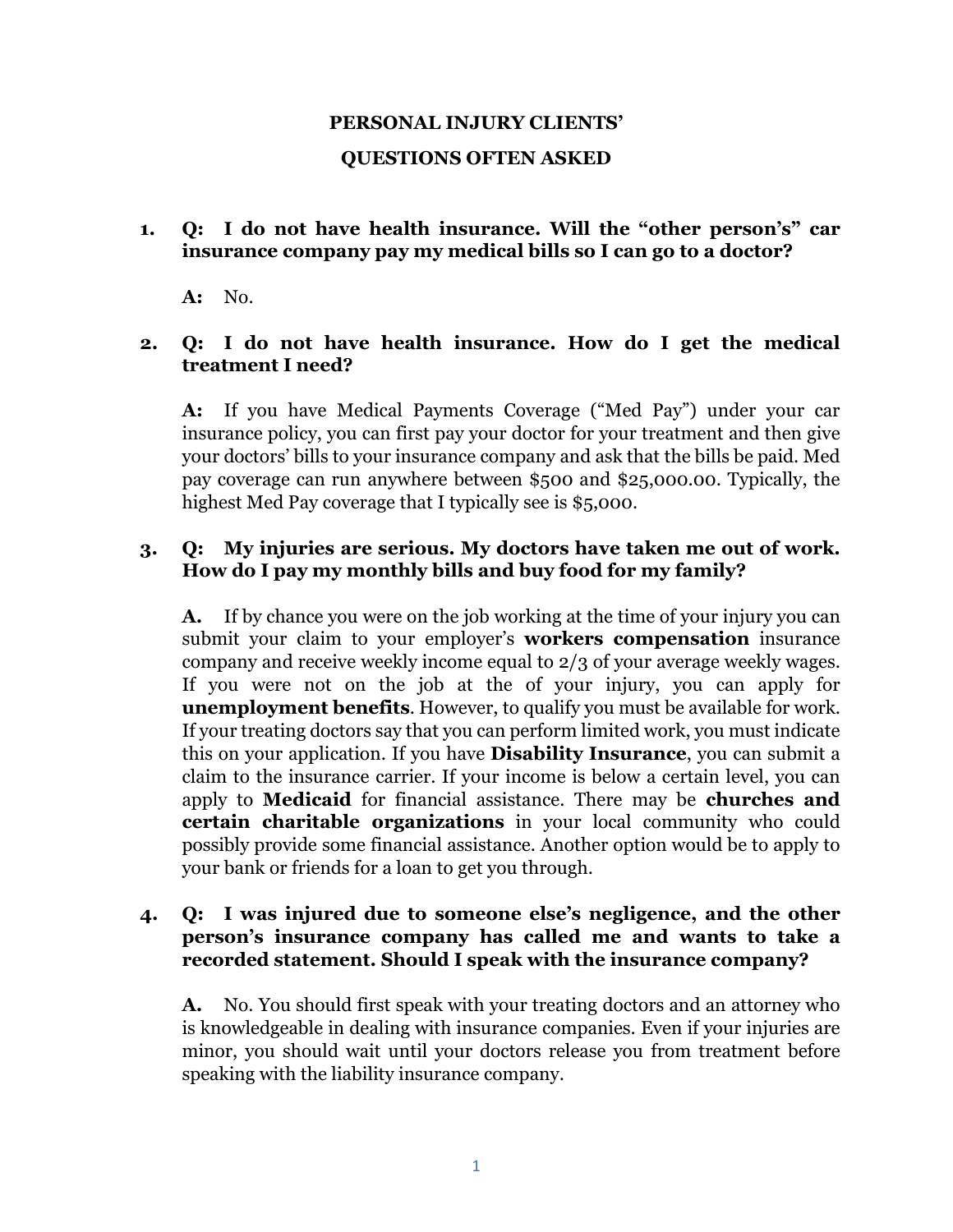## **5. Q: I was in a wreck and the driver at fault has no liability insurance. What do I do?**

**A.** You should immediately notify your own liability insurance company and submit a claim under your Uninsured Motorists Coverage. If you do not have uninsured motorist coverage, you need to hope that the person at fault has viable assets that you can seize and sell.

# **6. Q. Do I have a case?**

**A.** To have a valid legal claim against another person or entity you must first show that the other person was at fault. Then you must prove that you were injured as a result of the other person's negligence. Finally, in North Carolina and Virginia, you must also demonstrate to the court that you were not negligent, even in the slightest. If it is determined that you were also negligent, even in the slightest, the law in North Carolina and Virginia prohibits you from recovering a penny from the other person or entity.

## **7. Q: How much is my case worth?**

**A.** No lawyer can guarantee you that you will prevail in your claim or what your case is worth. At best, a lawyer may be able to give you an educated guess, but no one can tell you what amount of money a jury will award. If a lawyer guarantees that you will win and you will recover a specific amount, you may want to speak with another lawyer.

## **8. Q**: **How long will it take before my claim is finally resolved?**

**A.** Every case is different. Sometimes a claim can be resolved in a few months. Sometimes a claim goes on for years. If you were seriously injured, it will take you longer to recover. In every case, you should never resolve your claim until you have completed medical care. But, if you are severely injured, your medical care may go on for years. You should never resolve your claim until your doctors say you are as good as you are going to get. Once your claim is settled, your claim is over. If you discover later that you were hurt much worse than you first thought, it is too late.

## **9. Q**. H**ow much will it cost me to sue the person or entity who is responsible for my injuries?**

**A.** Most lawyers who represent injured people typically do not charge their clients on an hourly basis. The lawyer's legal fee is typically based on a percentage of the amount of money awarded to the client by the court or the amount of money received through a settlement. Expenses are separate from fees and the